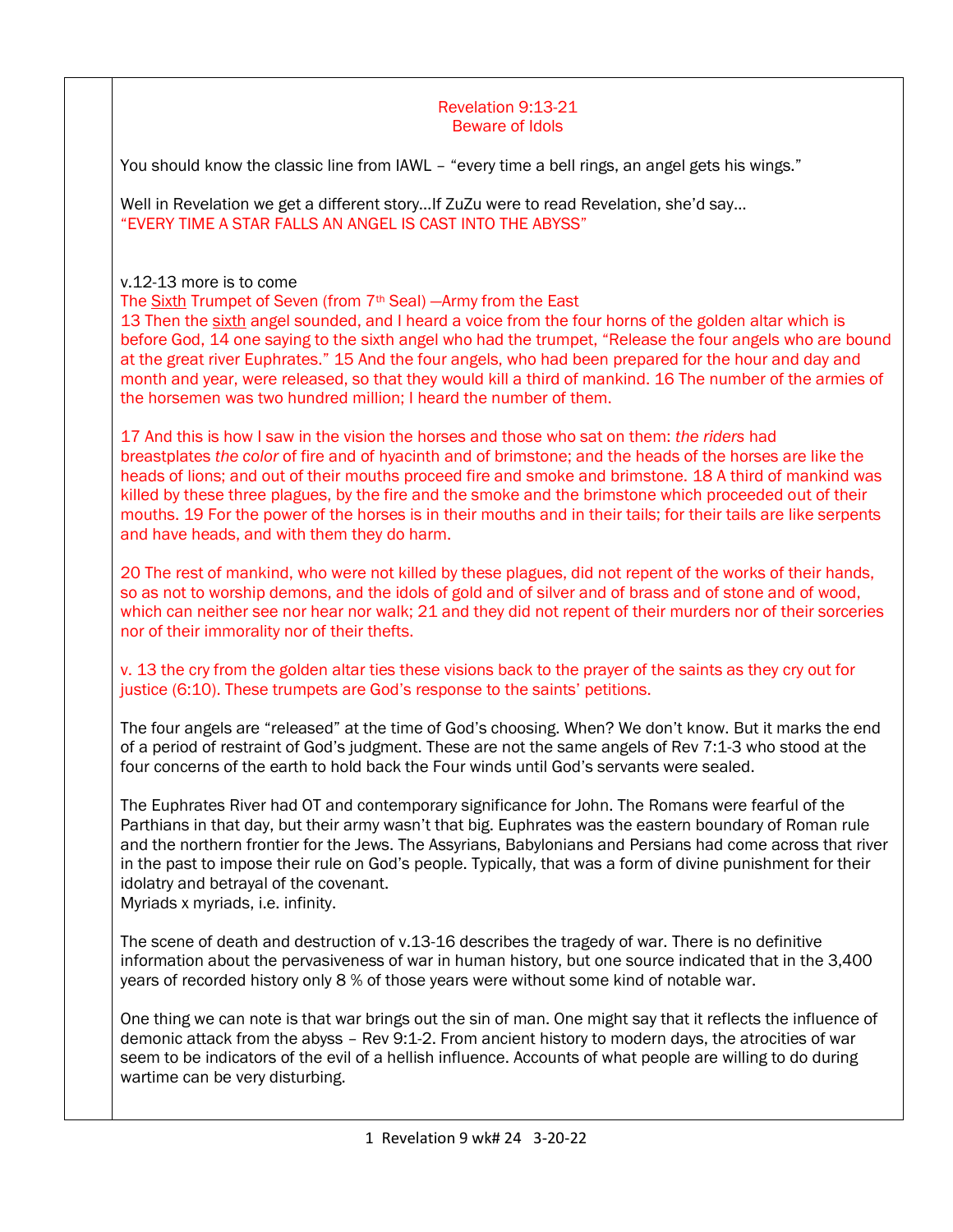v. 17-19 huge army coming to bring death to 1/3 of people. This is no longer simply torment as with the locusts. Now these forces are unleashed to bring about death.



The power of the horses is in their mouths (James 3) and in their tails. This points to the demonic influence of lies. Satan is a liar and the father of lies. Note the tail is like a serpent. Does a lying serpent ring a bell? Anyone, anyone?

The demonic goal is to mislead through false teaching. Cults thrive and once solid denominations decline because of false teaching. The rise of 'fake news' and 'disinformation' are not bugs in our cultural system; they are features of the spirit of the age. The terms themselves are a part of the scheme to deceive and create chaos.

What better way to sow confusion and despair than to call into question the existence of real or ultimate truth? We are not simply facing political or theological issues and differences. We are facing differences of EPISTEMOLOGY.

The branch of philosophy that examines the nature of knowledge, its presuppositions and foundations, and its extent and validity.

 It deals with what is true and how can we even know it? Our culture is being ruled by Pontius Pilate when it comes to truth…

John 18:

Pilate said to Him, "So You are a king?" Jesus answered, "You say *correctly* that I am a king. For this *purpose* I have been born, and for this I have come into the world: to testify to the truth. Everyone who is of the truth listens to My voice." [38](https://biblehub.com/john/18-38.htm) Pilate \*said to Him, "What is truth?"

When there is confusion about truth, it leads to the mental and emotional torment that we discussed in 9:5-6. Confusion about truth leads to cultural chaos

As with the description of the locusts, this is a shock and awe type symbol. Does this motivate us to mission? IT SHOULD.

In an age that lacks a firm foundation for truth, we have the GOOD NEWS of the one who is the Way, the Truth and the Life. In the chaos of the trumpets, Christ stands out as a Light to the Nations. Jesus, who is the Truth, gave his disciples authority. Luke 10

He said to them, "I saw Satan as lightning fall from heaven. 19 Look, I give you authority to trample on serpents and scorpions, and over all the power of the enemy. And nothing shall by any means hurt you. 20 Nevertheless do not rejoice that the spirits are subject to you, but rather rejoice that your names are written in heaven."

The exhortation is valid for us today as well… Rejoice your names are written in heaven. As John puts in in Revelation, we have the seal of God on our foreheads, and we are protected.

But the serpent can injure the unbelievers. The sixth trumpet previews an intensification of satanic influence in deception, growing violence, death, and despair. We might think that this would shake up the idolaters so that they would lose hope in the "work of their hands" (v. 20) and they would cease to worship demons and idols, but sadly they did not repent.

We assume that people will simply repent, but they don't. Israel of the OT has a track record of NOT repenting even after God brings discipline upon them – Amos 4-6.

v. 20-21 The call to repent was a major refrain to the seven churches – ch 2-3.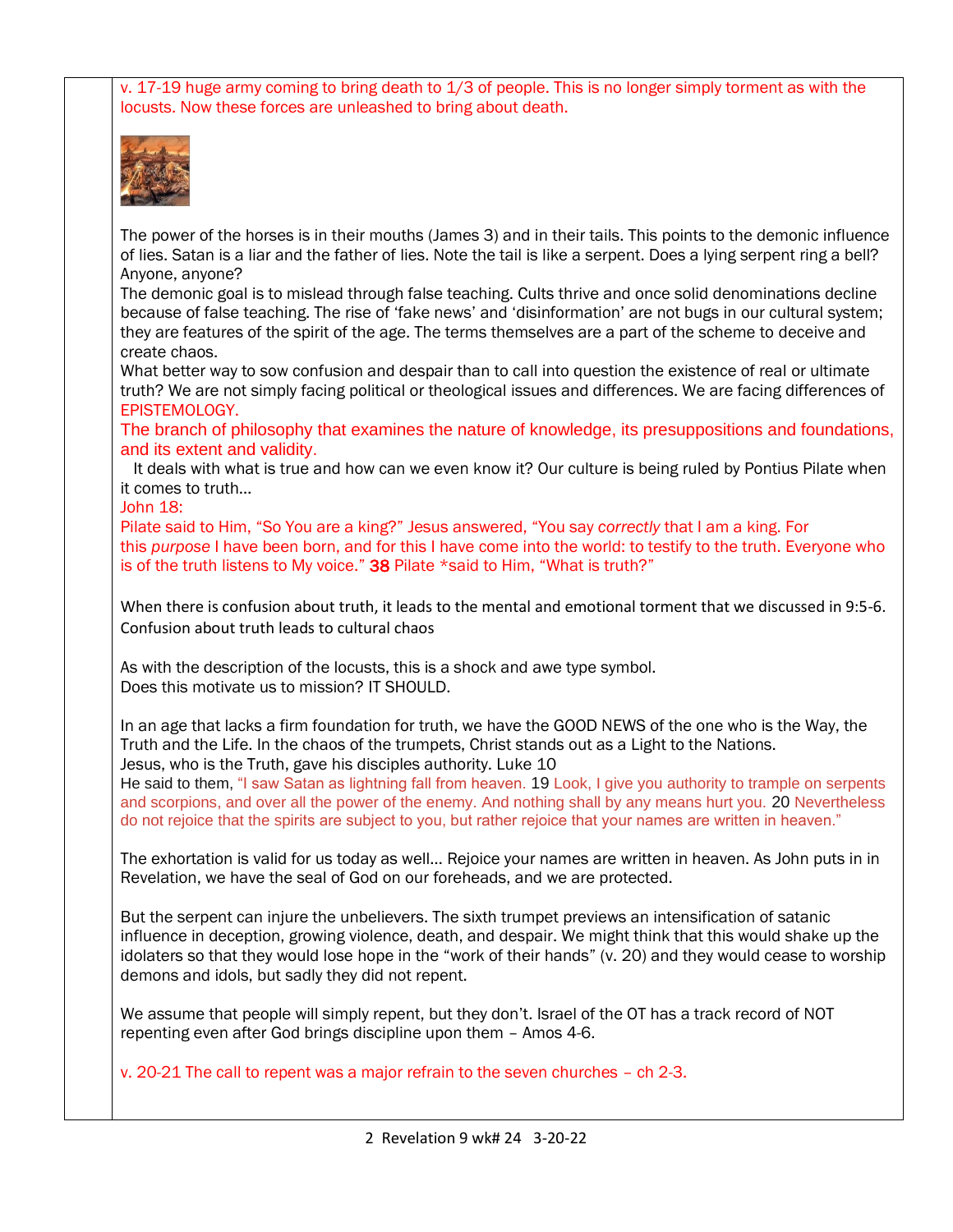Those not killed still don't repent. God, having provided sufficient opportunity and warnings to repent, is certainly fair and just when the SEVENTH trumpet sounds, and all are judged – Rev 11. (Beale)

The text in v. 20-21 explains that the problem WAS idolatry. That issue has been around since the Garden.

The 'hearing formula' of ch 2-3 was often repeated…" He who has an ear, let him hear what the Spirit says to the churches." This echoes Ps 135:15-18 Isa 6:10 and Ezek 3:27, Matt 13:9 Psalm 135

15 The idols of the nations are silver and gold,

the work of men's hands.

1 6They have mouths, but do not speak;

they have eyes, but do not see;

17 they have ears, but do not hear;

neither is there any breath in their mouths.

18 Those who make them are like them;

so is everyone who trusts in them.

The sins that are named are the fruit of idolatrous love, a disordered love. Anything we love more than Jesus is idolatrous. An idol is something that captures our affections more than God does.

As Martin Luther put it, "To have a god is whatever you place your trust in and to whomever you go in times of trouble. The heart makes gods even where there are none. Theologically this means a person will not live without God.." - we are always making a "God' of something.

The idols and the fruit of idolatry are described under the categories of greed (gold, silver, brass) and then in terms of external behaviors – murder, sorcery, and immorality,

The words used to describe the unrepentant behavior are interesting and relevant today Murders are on the rise

Sorceries - = pharmakia = medication= drugs, by extension witchcraft and sorcery

Immorality = porneia – Illicit sexual activity outside of the marriage bond. WHY? Because God is opposed to the sexual union that He created? NO! Because He knows the value and the power of that union, and He wants to preserve and protect it.

Greed, murder, drug abuse, and sexual practice outside the protective guidelines of God are rampant in our day. They've always been around but not to the extent we see today. In various ways they all have extensive networks that promote their practices.

- From corruption at every level of corporate and governmental life to riotous looting to the greed in our own hearts, there is a money loving financial industrial complex at work.
- From homicide to abortion to assisted suicide to a spike in death by drug overdose, there is a culture of death industrial complex at work.
- From over prescribed legal drugs to performance enhancing drugs to black market illegal drugs to chemical puberty blockers to transition affirming drugs to monopolies on drug treatment, there is a pharmacological industrial complex at work.
- From pornography to sex trafficking to the early sexualization and confusion of children in education and media, there is a sexual industrial complex at work.

All of these are the fruit of demonic idolatrous influences that have brought deception and confusion and have taken root in our hearts. Jesus, the Good Shepherd, came to bring abundant life, but the thief comes to steal, kill, and destroy. (John 10:10)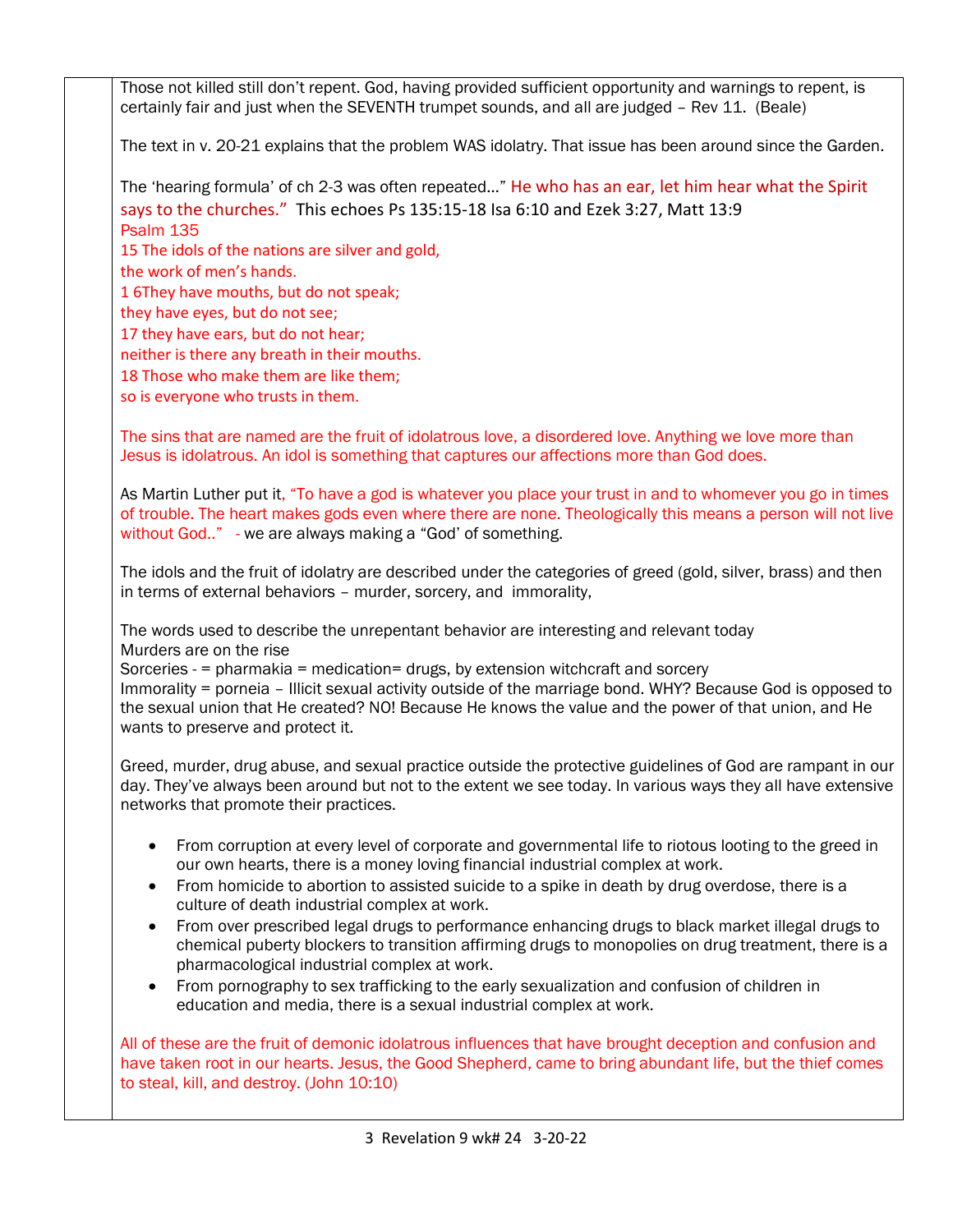Idolatry is basically spiritual adultery.

It deconstructs God by believing the lies that reverse the order given in Genesis. Rather than embracing 1:27- "God created man in His image" we embrace "man creates God in our image."

We make a God out of ourselves or our preferences. Our culture today has embraced multiple lies regarding identify, the low value of life itself, and denied the reality and dignity of God's image in male and female. These lies are detrimental to emotional, spiritual, social, cultural, and relational health.

Revelation displays how believers are caught between the temptation to compromise with the culture through some form of idolatry and the threat of persecution for not compromising. The Spirit is saying to the churches, and to us, "Stand firm in the faith and maintain loyalty to the sovereign Christ who is the ultimate victor." In the seven letters of ch 2-3 Jesus commends those who overcome by resisting idolatry through faithful worship and obedience.

The theme of idolatry and the worship of the beast will return in Ch 13, so for now, let's consider some practical aspects of current idolatry.

How do we recognize our idols? The examples of gold, silver, brass, wood, etc represent the created order. These stand for anything that is NOT God, i.e worship of the creature rather than the CREATOR.

If we think that we have to look far and wide to find bizarre idols, we are mistaken. Often, they are hidden in plain sight in our own hearts and affections.

One way is to Look at our anger and our pride. Those are the red flags that something is too important to us.

What are we willing to engage in sinful behavior for to obtain?

Calvin 16th century French theologian pointed out that our hearts are "idol factories." They are always creating new idols – big or small- they just keep on coming.

EX: I love Lucy – chocolate candy assembly line.

The IDOLS of comfort, respect, approval, our reputation, pleasure, money, security….. may go undetected in our hearts.

– "Most of us live for years determined not to look too closely into our soul."- Larry Crabb

To the degree that is true of you or me, we are likely to have idols of the heart living in plain sight. We don't see them, but others do.

I'll close with these words from Horatius Bonar.

Misapprehension of God is the root of all idolatry; and worship under such misapprehension is idolatry or superstition. It is the true God that is to be worshipped, none else. He will not give His glory to another. Nor will the knowledge of any false god fill or pacify the soul. It is only that God whom Jesus of Nazareth revealed that will suffice for the human spirit.

Bonar, Horatius. Light And Truth: Or, Bible Thoughts And Themes: Volumes 1—5 The Complete Series (The Horatius Bonar Bible Commentary Series Book 6) (p. 365)

God has given us this "Revelation" so that we understand Him aright. Our response to this Revelation should be the same as that of those around the throne in chapter 4:

11"Worthy are You, our Lord and our God, to receive glory and honor and power; for You created all things, and because of Your will they existed, and were created."

That is how we guard our hearts from idols.